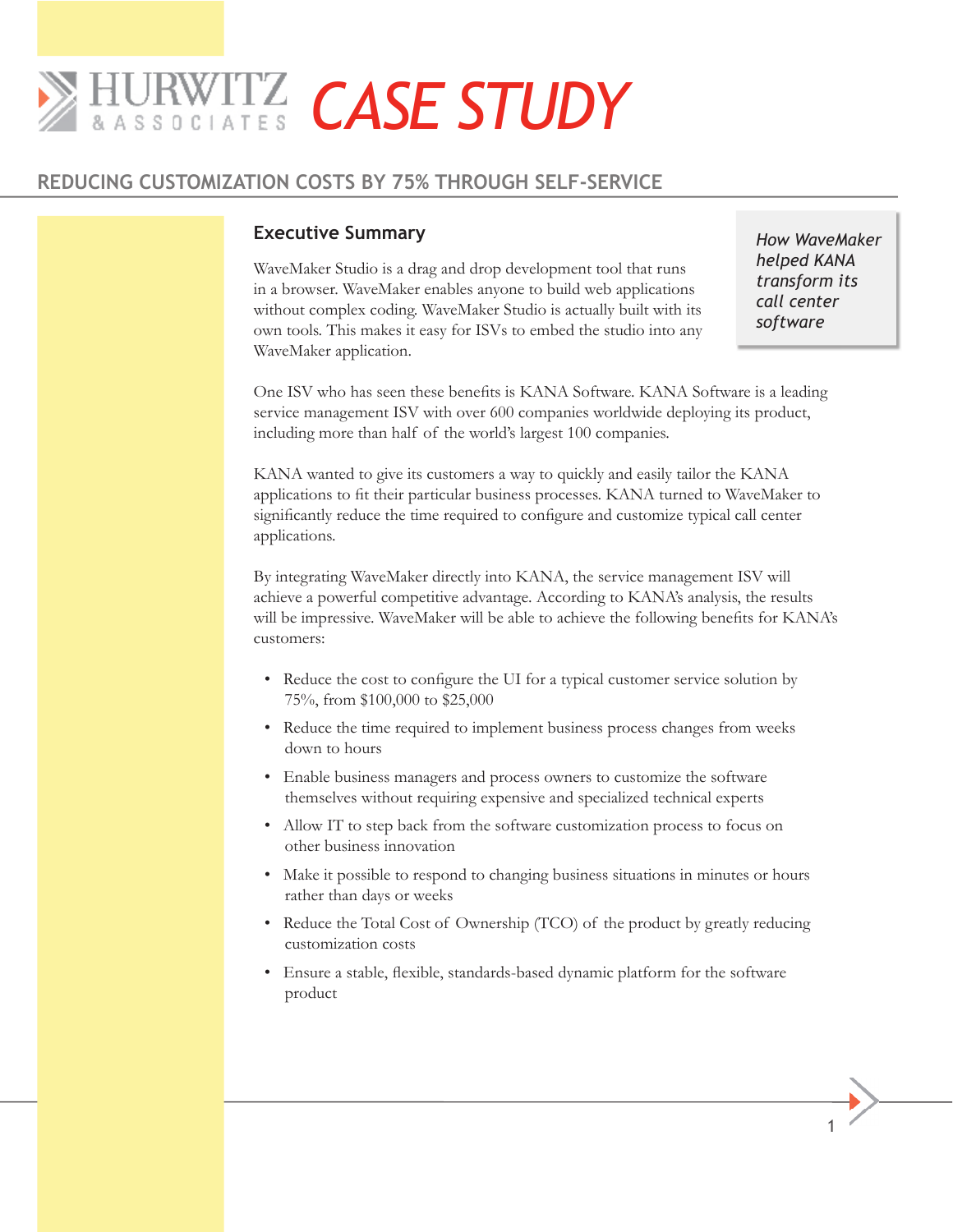*Companies find it difficult to change the packaged applications they get from ISVs.*

The KANA back-end platform is based on IBM WebSphere (KANA is an IBM Premier Partner). Because WaveMaker is a browser-based tool that runs on any Java server, it is easy to integrate with IBM WebSphere Application Server, WebSphere Process Server and a Service-Oriented Architecture (SOA).

All told, KANA expects to save its clients over \$1.75 million dollars a year in UI design development costs. The KANA experience shows how WaveMaker can potentially deliver an impressive return on investment for software partners that need to modernize their offerings.

#### **Introduction: the customization dilemma**

Companies find it difficult to change the packaged applications they get from ISVs. No matter how good a software package is, invariably it will have to be changed in some way to fit the way the company works or its particular market or some specific process that gives it a competitive advantage. Every company is different; even routine business processes common to most businesses, such as answering customer questions, responding to email inquiries or processing online sales, differ for every organization.

The issue of changing software becomes particularly acute when the ISV's software addresses interaction with customers and other key stakeholders. In such customerfacing situations, organizations want the software to exactly match their business processes. And to complicate matters, a process may be slightly different even for different groups within the same company. In that case, no single change or set of changes works for everybody. That was the situation KANA faced.

ISVs like KANA need visual configuration tools like WaveMaker built into their products to simplify the change process, both for the client and for the ISV. Without something like WaveMaker, ISVs that want to do the right thing for their clients in terms of ease of change often find themselves scrambling to support multiple versions of the product. This dramatically increases the cost of development, product management and support.

Compare that to using a tool like WaveMaker. WaveMaker Software provides an open source, drag and drop development platform that makes web development easy. It provides a browser-based studio that enables the ISV's customer, especially those who are non-programmers and non-developers, to make changes to the software interface quickly and easily. In addition, that customization permeates the underlying processes without technical training or skills development.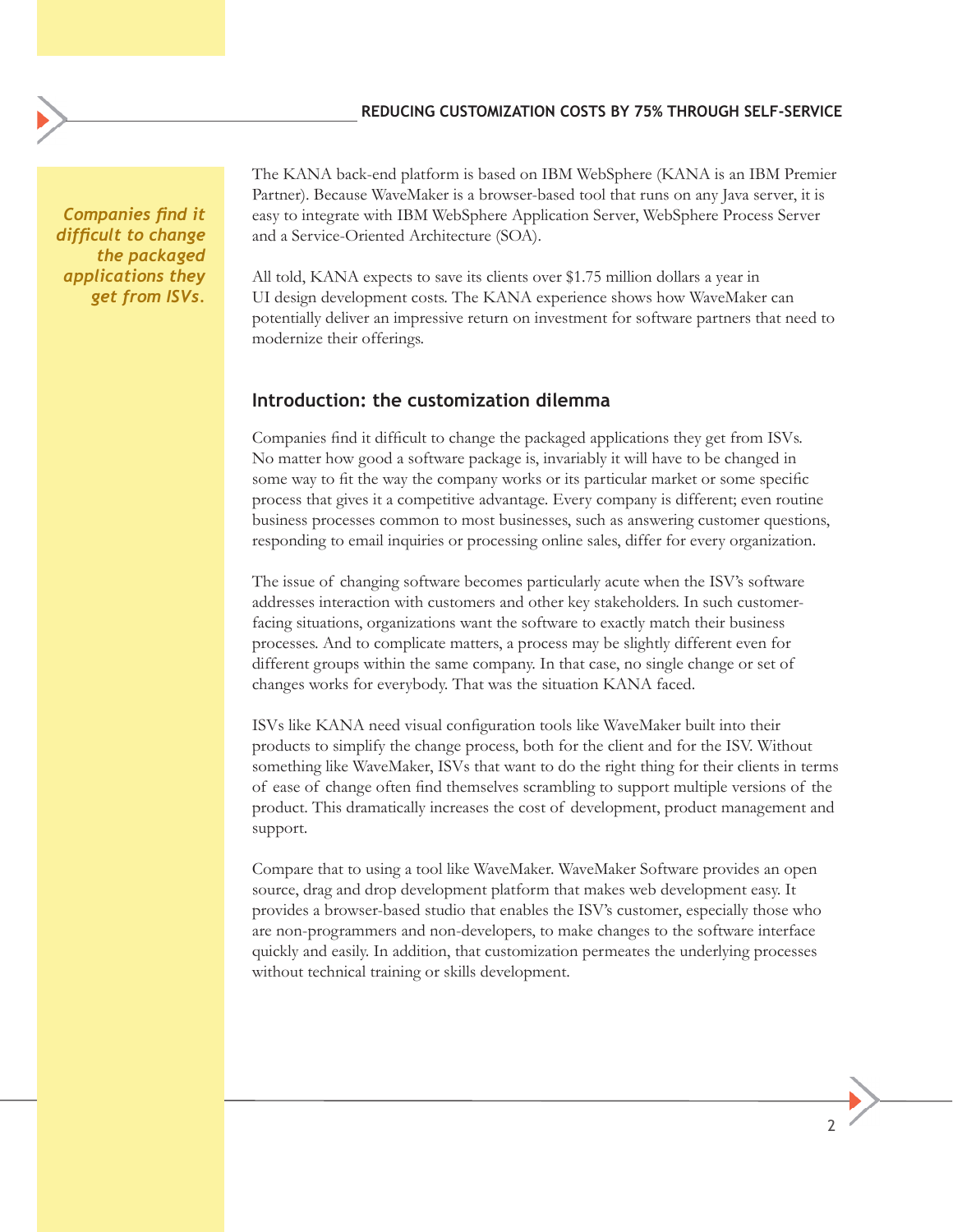*KANA Software describes itself as helping the world's best known brands master the service experience.*

WaveMaker consists of a development tool, the WaveMaker Visual Ajax Studio<sup>™</sup>, and a deployment server, WaveMaker Rapid Deployment Server™. WaveMaker's drag and drop studio enables business managers and non-programmers to quickly create, customize and deploy sophisticated GUI software using only their browser. KANA Software is incorporating WaveMaker into KANA's solutions to make it possible for nonprogrammers to modify and customize KANA's customer interaction management software.

The following case study shows how KANA is using WaveMaker's technology in conjunction with IBM's WebSphere platform. WaveMaker will allow KANA users to easily customize and deploy the software for their own environment. The case study shows:

- Why KANA chose WaveMaker and WebSphere for its built-in development environment
- How KANA was able to integrate the WaveMaker technology seamlessly into its product
- How its customers will use the WaveMaker technology to quickly customize the KANA software to meet their particular needs
- What advantages ISVs can obtain from the combination of WaveMaker and WebSphere

# **Background: KANA — a leading customer service management company**

KANA Software describes itself as helping the world's best known brands master the service experience. With the assistance of KANA products,, companies are able to engage in consistent, knowledgeable conversations with their customers across every channel: in-person, phone, email, chat and Web. KANA's new release will represent a complete solution for mastering the multi-channel service experience including the contact center agent desktop, email management, chat management, agent knowledge and Web self-service.

As evidence of KANA's effectiveness, its clients report double-digit increases in customer satisfaction while reducing call volumes by an average of 20%. The ISV's products are deployed in more than 600 companies worldwide, including more than half of the world's largest 100 companies.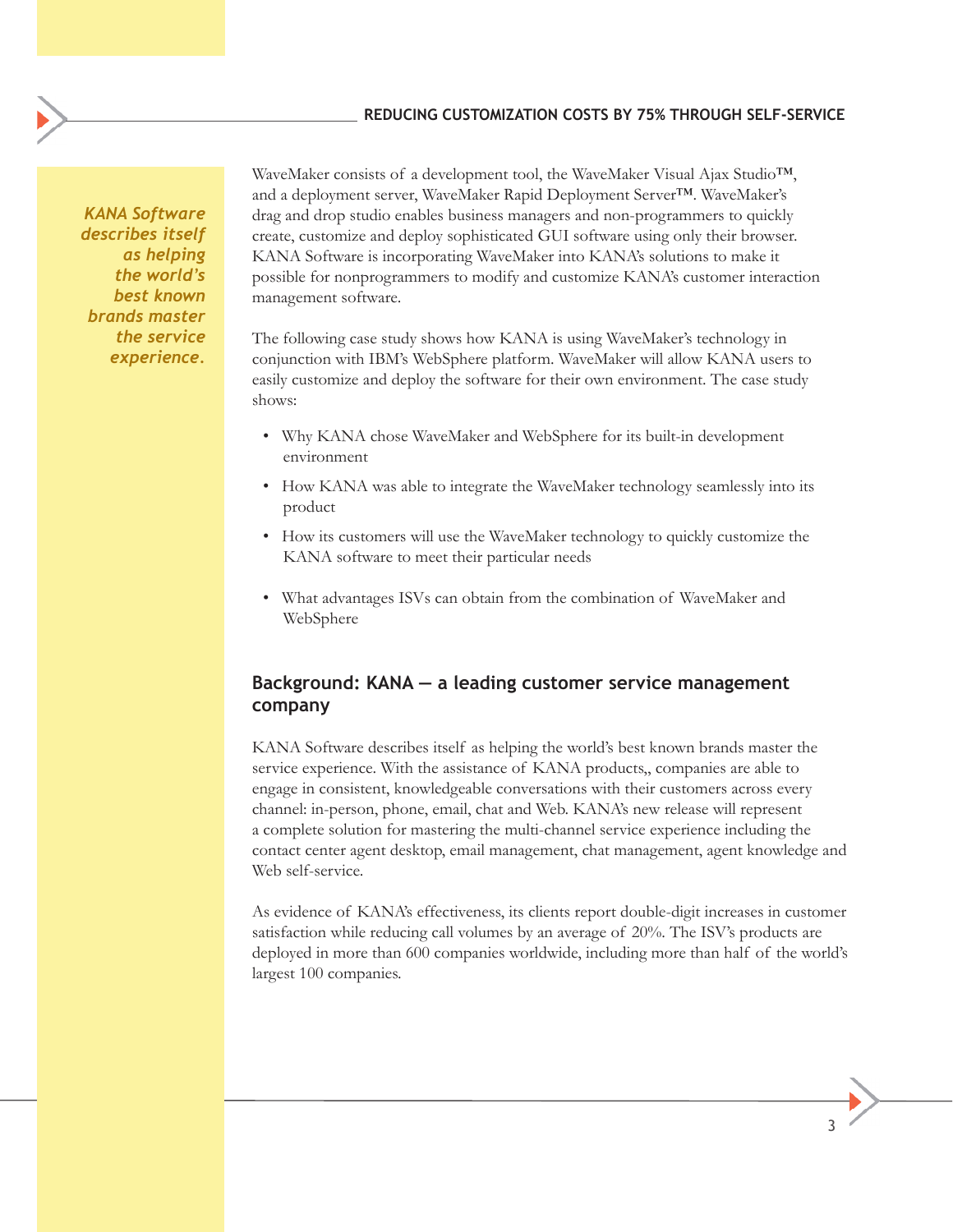*"WaveMaker is a key contributor to our ability to end one-size-fits-all service and allow service managers to execute their vision for great service in just minutes..."*

KANA's primary customer offering is marketed as a conventionally licensed, onpremise packaged software solution. The company also participates in a global strategic alliance with IBM. Together KANA and IBM have delivered more than 50 successful implementations for many of the world's largest and fastest growing companies.

As a core practice, KANA aims to invest in software technologies such as WaveMaker and IBM's WebSphere platform to effectively differentiate itself from competitors. Also, the ISV has discovered that it is best positioned with customers when it uses widely accepted infrastructure components like the WebSphere platform rather than trying to build pieces from scratch. This approach leads KANA to focus on industry standards and the open source community.

# **KANA's customization challenge — a critical point of differentiation**

"The thing that most characterizes our involvement with our clients is the enormous amount of configuration and customization they need. They use our product as the foundation and then customize around it," says Mark Angel, KANA's chief technology officer.

Large companies turn to KANA to help them manage complex service interactions with their own customers. These companies typically offer multiple lines of business, each with a number of products. The customer interaction for each line of business and product may be different.

Further complicating the customer interaction process is the number of different ways companies can interact with their customers today: web-based self-service, telephonebased self-service, through a call center, interactive chat, email, in-person and voice.

Under these circumstances, customization of the KANA software is essential. However, the high cost of customizing software packages and the lengthy delays involved frustrate both the ISV and its customers. With WaveMaker, however, the customization cost is greatly reduced and the frustration disappears. Call center managers can do the customization themselves, saving thousands of dollars. They also increase business agility by implementing the changes in hours or days, not weeks or months.

With WaveMaker, tasks that used to take months will be done by the ISV's client in days. Activities that required technical experts can now be performed by business people. "In a typical contact center deployment, the cost of customizing and configuring the agent desktop UI may run as much as \$100,000 in professional services costs. Using our modeler tool and WaveMaker can reduce this aspect of a deployment to as little as \$25,000," says Angel.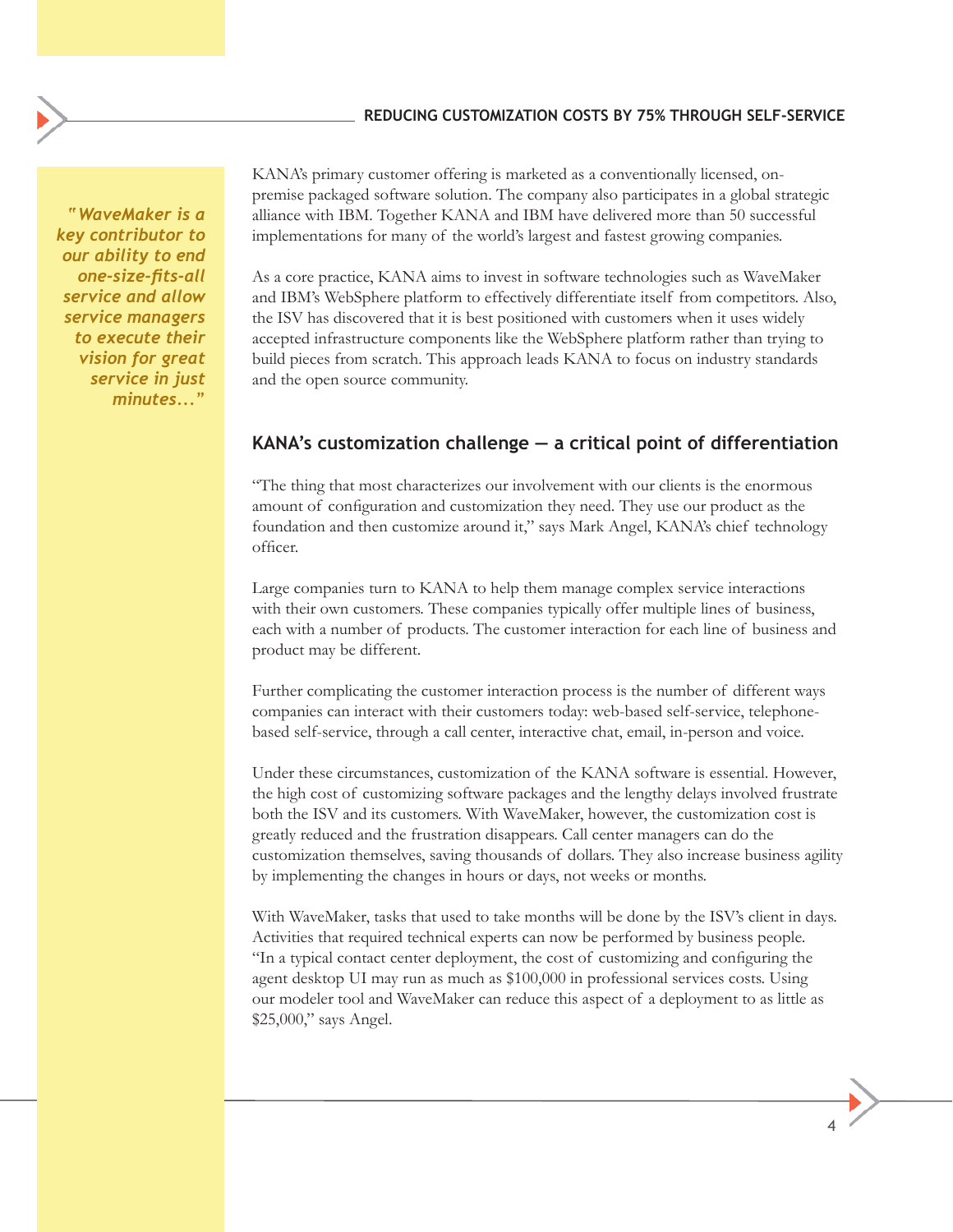*Modifying the UI of a customerinteraction system is a major undertaking without a tool like WaveMaker.* 

Until recently, technology barriers, particularly around integration and changing the UI, discouraged organizations from modifying their packaged software. Yet, "KANA's core value proposition is to reflect changes in the customer experience in minutes, not months," says Angel. Fast, easy modification is essential.

"WaveMaker is a key contributor to our ability to end one-size-fits-all service and allow service managers to execute their vision for great service in just minutes," Angel explains. "With WaveMaker, customizations that previously required technology experts can now be performed on the spot by business people."

# **Understanding the KANA clients' change process**

Modifying the UI of a customer-interaction system is a major undertaking without a tool like WaveMaker. The changes KANA clients make to their customer interaction software typically mirror the steps a company would take in any significant application development effort. Beyond the change itself, the modification will likely involve planning and design considerations, integration with other applications and QA and testing to ensure the change does what was intended without breaking anything in the process.

Specifically, these changes touch on the client's business logic and rules; may involve changes to the website, the web content and web page layout; and alter the business process and workflow. Once the change has been made in all these systems and tested, the clients then must coordinate the deployment.

Customer changes to ISV software can be costly, running as much as \$100,000 in professional services costs. However, using the WaveMaker visual development studio built in KANA, the ISV expects to reduce that aspect of a deployment to \$25,000 or less. Over the course of a year, KANA estimates its clients, in aggregate, will realize up to \$1.75 million dollars in development cost savings.

# **Illustrative example: change process for package delivery company**

An illustrative example for a major package delivery company shows how WaveMaker and KANA will reduce the costs associated with modifying package software.

A delivery company routinely has to cope with severe weather that disrupts its delivery and pickup schedules. Their customer interaction systems have to immediately reflect the fact that a weather event is impacting pickup and delivery and the impact of that event may ripple out to areas far removed from the immediate event.

the contract of the contract of the contract of the contract of the contract of the contract of the contract of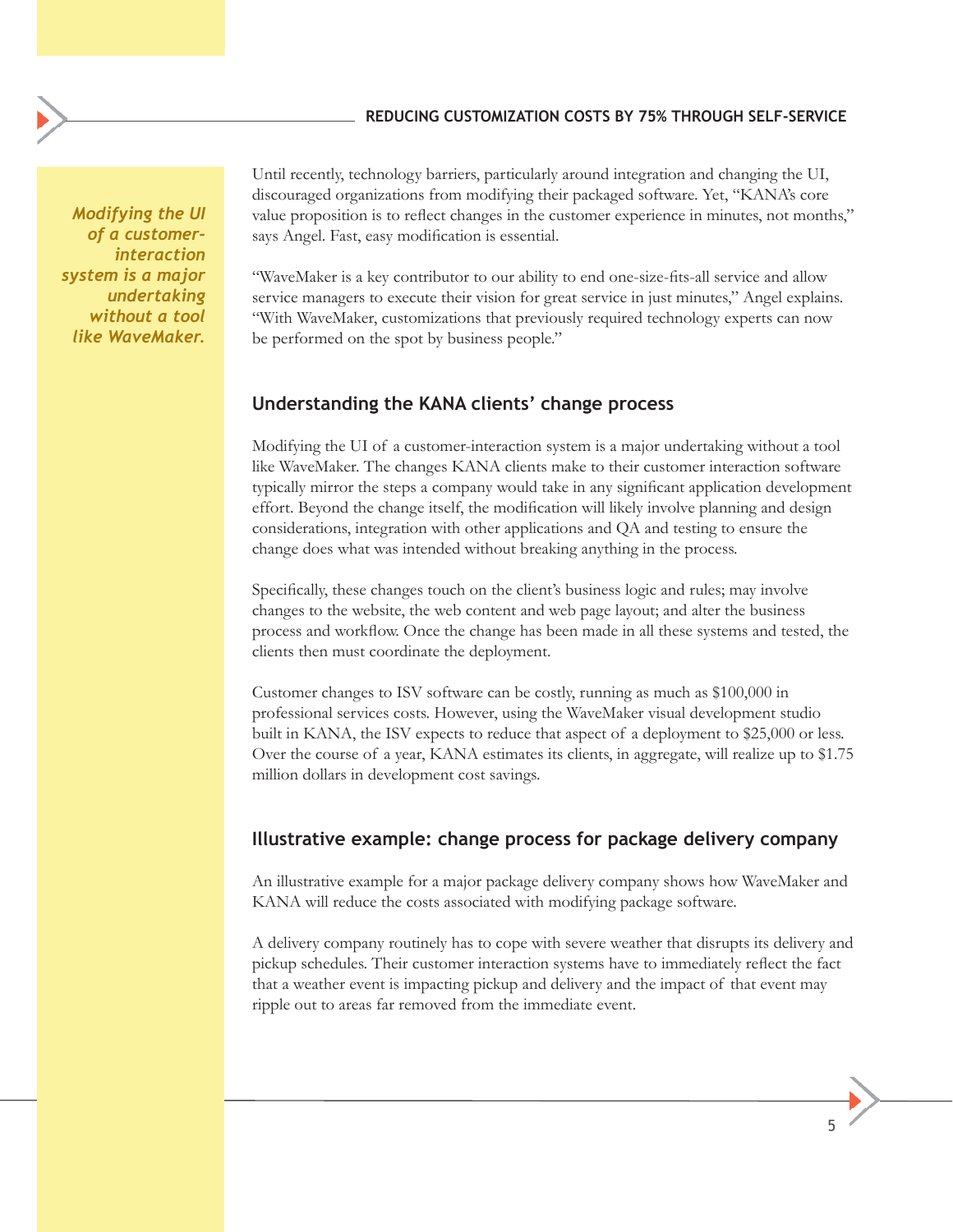*"The Experience Modeler is a new capability that lets the process owners of a service control and manage the service experience..."* 

Today, their process for modifying their call center software package would entail making changes to both the website and the call center systems. This also involves changing business rules to reflect the impact of the weather disruption.

Changing the delivery company's website requires manually adding new content, new HTML and new JavaScript. The delivery company also has to rewrite scripts to reflect changes in workflow. Finally, it has to send a notification of the problem to those impacted. The process involves multiple technical and business experts from multiple organizations all trying to work in concert. Usually, the changes can't be made quickly enough to have meaningful impact on customer service.

With the KANA product, which now incorporates WaveMaker technology, organizations like this one can respond to sudden events much differently. Instead of multiple groups being involved in each change, the organization's business IT people can use a visual, drag and drop tool to change content and customize the process workflow themselves. The correct screens are automatically built without needing complex hand-coding. After reviewing the results, the business process owner hits a button and WaveMaker automatically puts the changes into production.

With WaveMaker, change no longer prevents a company from responding quickly to events that impact its service. Its customers are kept up-to-date on the situation almost immediately. The organization saves itself from having to race through a disruptive scramble to respond to business changes. By using the WaveMaker development studio embedded within KANA, process and content managers can make the necessary changes quickly, without the need for full scale application development, integration and testing.

# **KANA's modeling tool — a critical new capability**

The heart of the new KANA package is the modeling tool. "The modeling tool is a new capability that lets the process owners of a service control and manage the service experience," says Angel. It does so by melding business process management (BPM) with a rich internet UI.

To create the modeling tool, KANA first had to create a rich integration platform. That need led to the company forging a relationship with IBM. "We wanted IBM WebSphere as our platform partner because we faced a broad challenge. It goes beyond the UI," says Angel.

KANA also wanted a tool like WaveMaker that would enable business managers to change the customer interaction quickly, by themselves and put the changes into production automatically. Although IBM WebSphere has tools to enable expert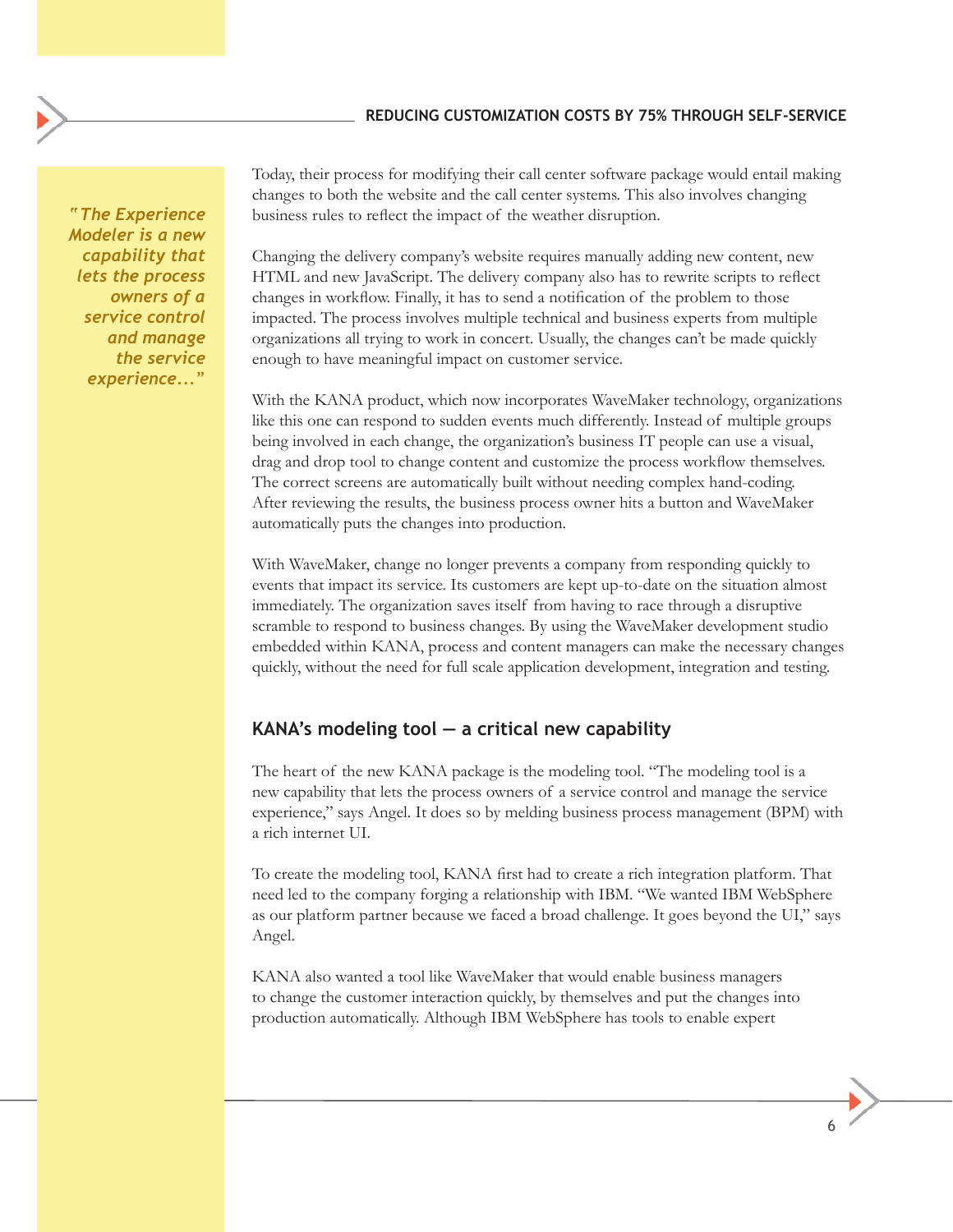*The bottom line: WaveMaker met all of KANA's requirements and more.* 

developers to create user interfaces, it has no tools that enable non-expert developers to customize web user interfaces. For this, KANA selected WaveMaker.

"Our goal is a simple yet sophisticated tool for business managers," says Angel. This meant finding a browser-based IDE that could translate changes made by non-technical process owners through the modeling tool into deployment-ready changes to their KANA software.

## **The search for a configuration/customization solution**

KANA rejected building a browser-based customization tool from scratch as an utter waste of capital. It considered using a mashup design tool but found that these tools were not powerful enough and would not meet their application needs. KANA spent almost a year evaluating alternatives, looking at both technical factors and business factors, including the long-term business viability of each vendor. Solutions considered included:

- Coding frameworks like .NET and Ruby on Rails were considered, but KANA decided to make a long term commitment to Java and Ajax
- Ajax development platforms
- Browser plug-ins like Adobe Flex and Microsoft Silverlight

After an extensive search, KANA turned to WaveMaker Software Inc., San Francisco, which met KANA's three key criteria:

- 1. The solution must be based on open source code and open source standards.
- 2. The interface must be easy to use for business people and non-programmers.
- 3. The solution must be able to produce visually appealing, Web 2.0 applications.

WaveMaker fit the three criteria well:

1. Open source: WaveMaker is an open source product licensed under AGPL. WaveMaker is also built on a set of open source components, including the Dojo toolkit, the Spring Framework and Hibernate.

2. Easy to use: the WaveMaker studio is a browser-based development environment. Non-expert developers can build complete applications using a visual, drag and drop user interface and without complex coding. WaveMaker applications can include security, data access, custom code and web services.

3. Visually appealing: WaveMaker applications use the Dojo toolkit to create attractive web-based applications. The Dojo toolkit consists of a set of client-side modular, open

<u>7</u> The contract of the contract of the contract of the contract of the contract of the contract of the contract of the contract of the contract of the contract of the contract of the contract of the contract of the contra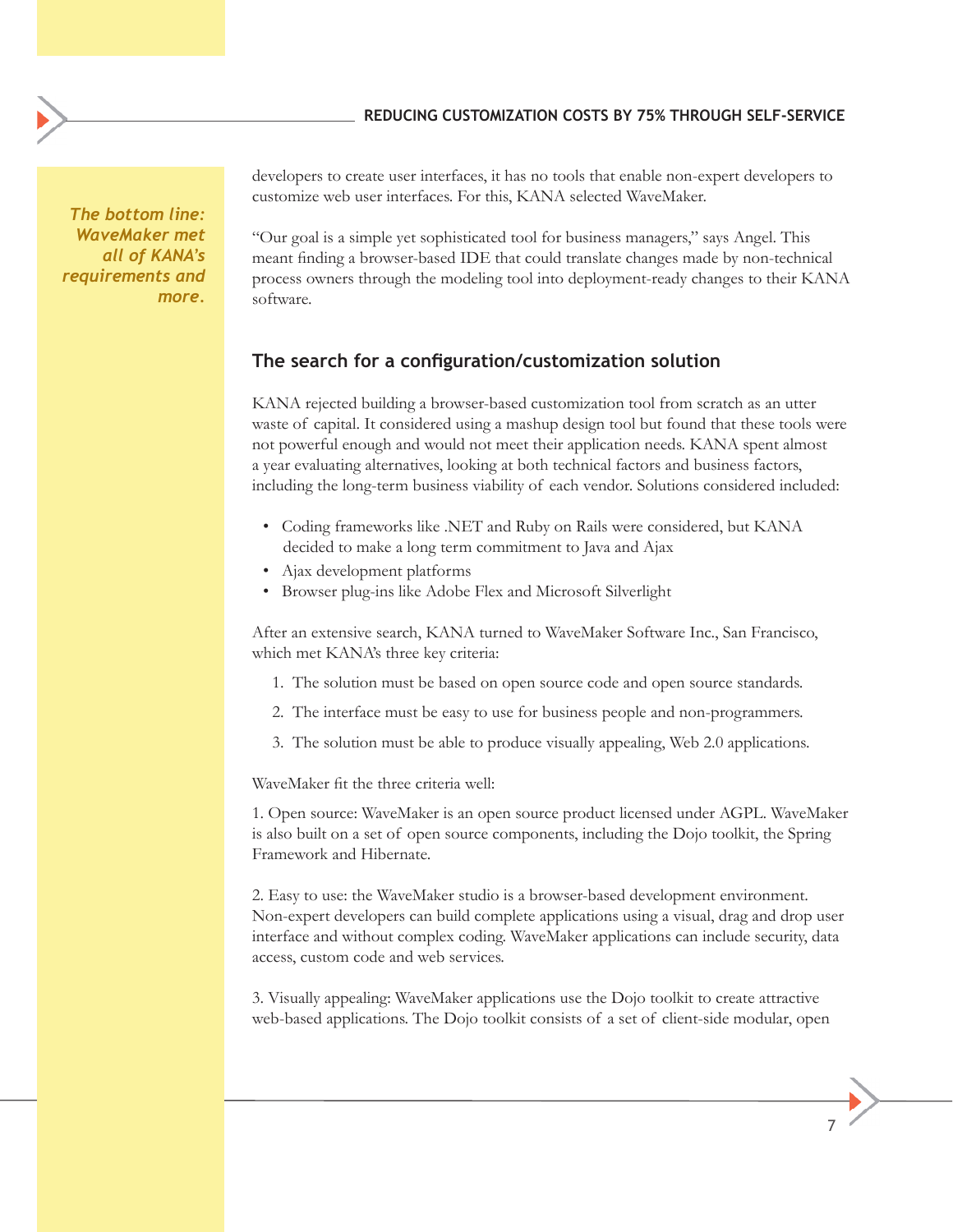*The result is tight integration with WaveMaker fully baked into the KANA product.*  source libraries intended to ease the rapid development of cross-platform JavaScript/ Ajax-based applications. Dojo relies on pre-packaged widgets composed of JavaScript code, HTML and cascading style sheet (CSS) declarations, which can be used to enrich websites with interactive capabilities that work across browsers. In practice, Dojo turns the browser into a development platform and blurs the line between local native applications and browser-based applications.

"WaveMaker combines a slick web application builder with rock solid integration with our WebSphere-based service oriented architecture," says Angel. "We believe WaveMaker will emerge as the market leader for Ajax development tools," he adds. The bottom line: WaveMaker met all of KANA's requirements and more.

# **Integrating WaveMaker into the KANA platform**

KANA's insistence on open source simplified the process of integrating WaveMaker with its software. "WaveMaker has documented APIs for integration, which gave us what we needed," says Angel. WaveMaker also was amenable to working with KANA to ensure a smooth integration. "We worked together to make adjustments," he adds.

WaveMaker offers a perfect complement for KANA's process tools. WaveMaker provides front end UI development and UI configuration tools. KANA uses IBM WebSphere to provide the back end workflow and data management. The integration works seamlessly.

The result is tight integration with WaveMaker fully baked into the KANA product. The ISV's clients see WaveMaker, but it is not intrusive. Neither does WaveMaker interfere in any way with what KANA does best, which is handle customer service interactions.

"You can't use KANA without WaveMaker," says Angel. Every screen is generated by WaveMaker; every change runs through the WaveMaker process. According to Angel, every process owner and IT user of the KANA platform will be trained on using WaveMaker to configure and customize the KANA platform.

# **Early results**

KANA itself has adopted WaveMaker as part of its own ISV development process. It has embarked, for example, on enhancing the modeling tool with predictive experience modeling, which will analyze the flow of data through thousands of touch points to determine how its clients' changes will impact their customers' service experiences.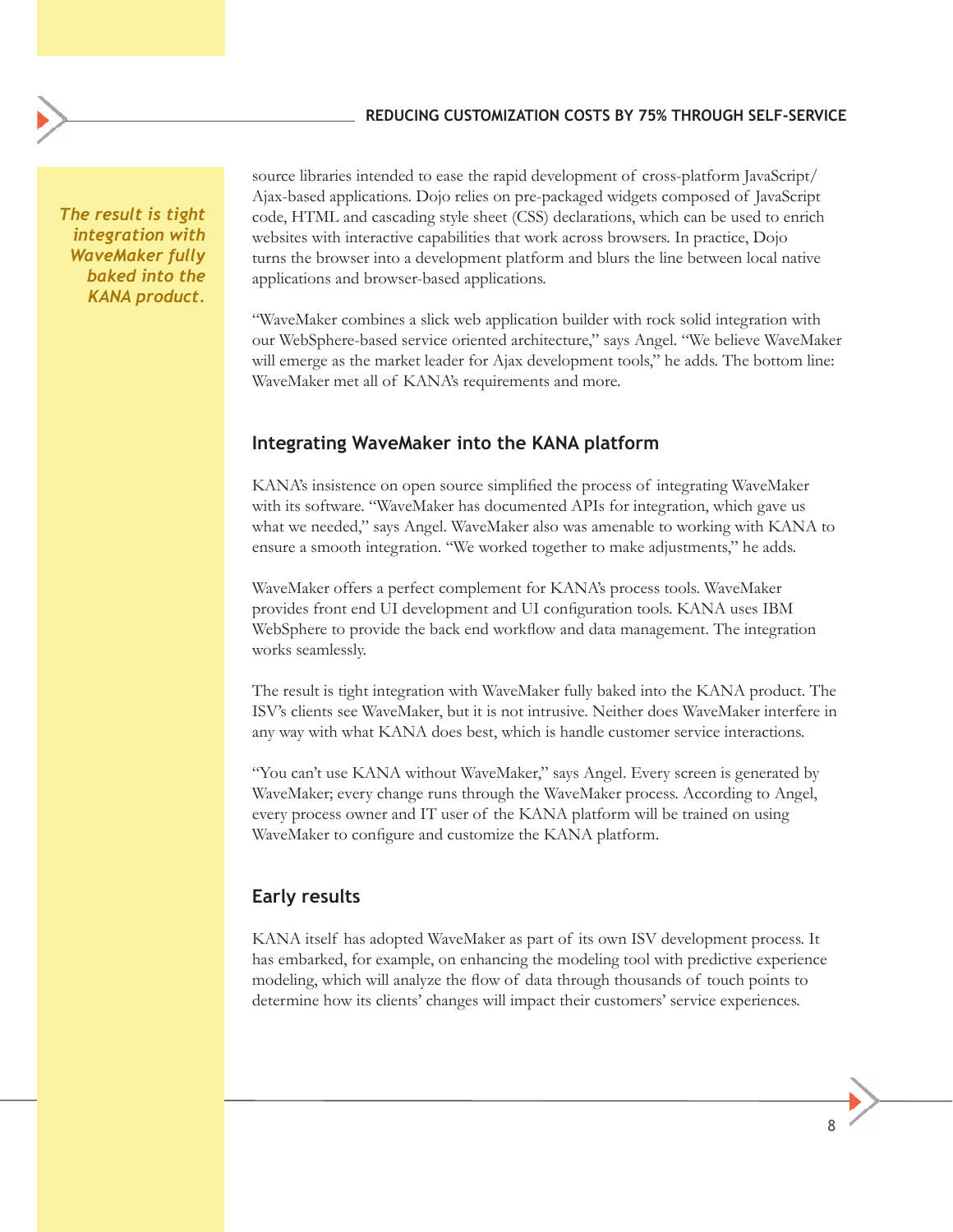*Any ISV can achieve similar benefits by integrating WaveMaker into their solution.* 

# **How WaveMaker helped KANA deliver self-service configuration**

KANA had a business objective to dramatically lower the cost and time to make changes to their packaged software. Integrating the browser-based WaveMaker studio into the KANA product solved the problem by making it possible to extensively configure the KANA software experience through its modeling tool. Non-technical users will be able to easily modify the software and quickly deploy the results through WaveMaker. This enables KANA clients to achieve the benefits of customization without the usual overhead and risk.

Any ISV can achieve similar benefits by integrating WaveMaker into their solution. Specifically, an ISV can:

- Boost end user productivity through WaveMaker's drag and drop visual studio
- Provide built-in customization capabilities for their web applications by embedding WaveMaker's Visual Ajax Studio into the ISV's platform as part of its standard offering
- Ensure WebSphere compatibility through WaveMaker's standard support for WAR files that deploy naturally into the IBM WebSphere Application Server environment
- Deliver SOA compliance through WaveMaker's native support for SOAP, REST, RSS and Java services via a visual, code-free way to call SOAP or JMS services using the IBM WebSphere Enterprise Service Bus or any other ESB
- Scale to millions of web interactions per month through WaveMaker's highly scalable Dojo/JSON/Spring architecture and the IBM WebSphere platform
- Enable internationalization support for 26 languages through WaveMaker's use of the Dojo toolkit (thanks in part to significant contributions to the Dojo project from IBM)
- Comply with Section 508 (Workforce Rehabilitation Act of 1973) that requires electronic and information technology developed by or purchased by the Federal Agencies to be accessible by people with disabilities; WaveMaker's use of Dojo enables ISVs to meet Section 508 accessibility requirements

By selecting WaveMaker, KANA will be able to reduce the cost and time of UI customization by 75%, allowing its clients to precisely tailor the packaged software to their customers' desired experience. Due to WaveMaker's capacity to render screens dynamically, customer service unfolds more efficiently, which lowers average call times and increases first touch point resolution—all critical customer service business metrics for KANA clients.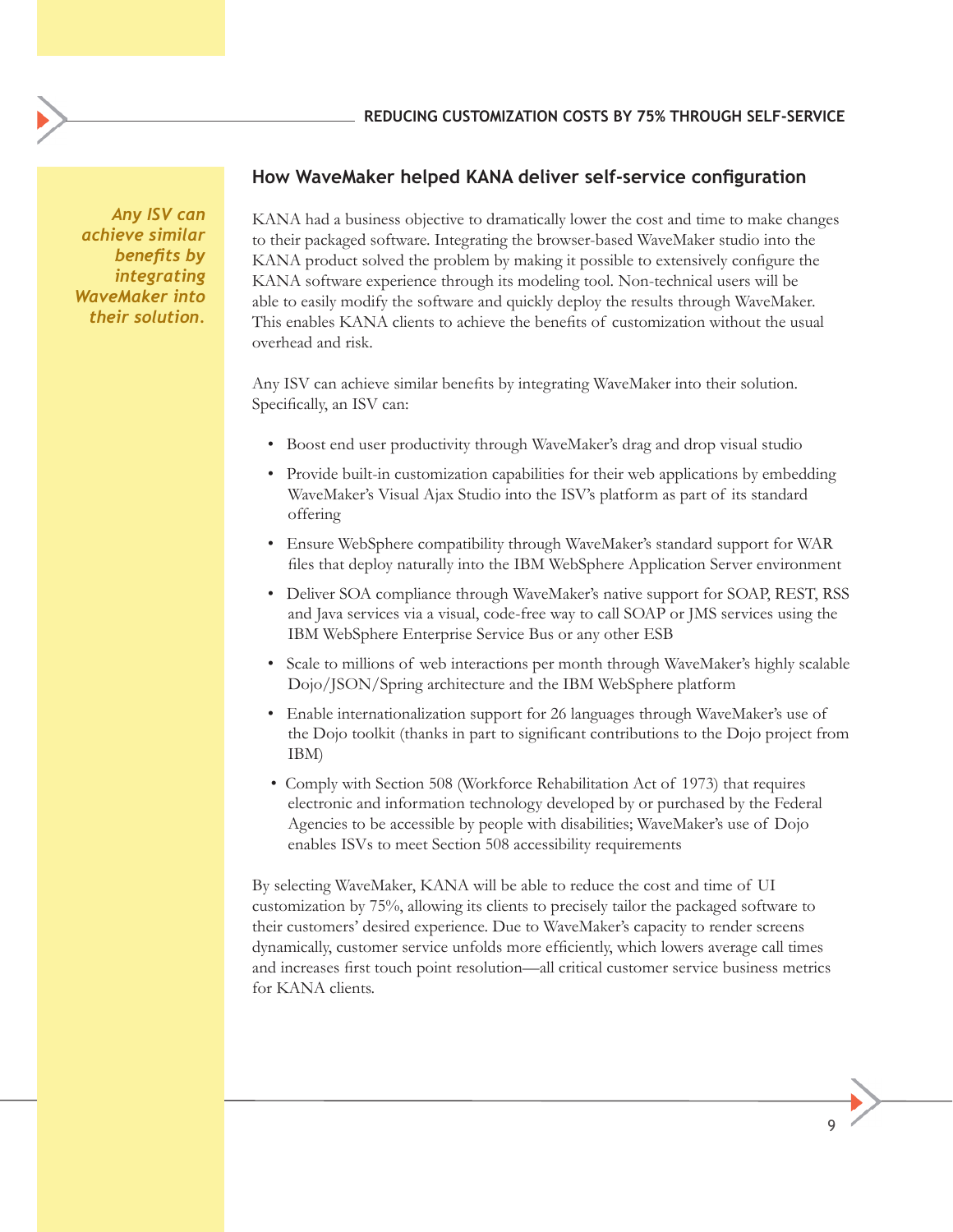## **About WaveMaker**

Developers have been building web applications for almost ten years, yet there are still no easy-to-use tools for web development. WaveMaker is an open-source development platform dedicated to making web development easy.

WaveMaker includes an open source development studio and a full deployment server. The development studio, WaveMaker Visual Ajax Studio™ is intended for developing rich internet applications. The deployment server, WaveMaker Rapid Deployment Server™, is a standard WAR file that can deploy into any standard Java server such as IBM WebSphere, Oracle WebLogic, Redhat JBoss or Apache Tomcat.

WaveMaker provides its software under a dual license, which offers developers and enterprises the choice of an open source license (AGPL v3) or a commercial license. The WaveMaker Community Edition is an open source product that includes a development studio and a full deployment server. Customers wanting commercial support and add-on features such as role-based access controls can purchase annual subscription licenses for the Enterprise Edition.

WaveMaker Software is privately held and headquartered in San Francisco. It is funded by Allegis Capital, Hummer-Winblad, Sippl Investments, and Worldview Technology Partners.